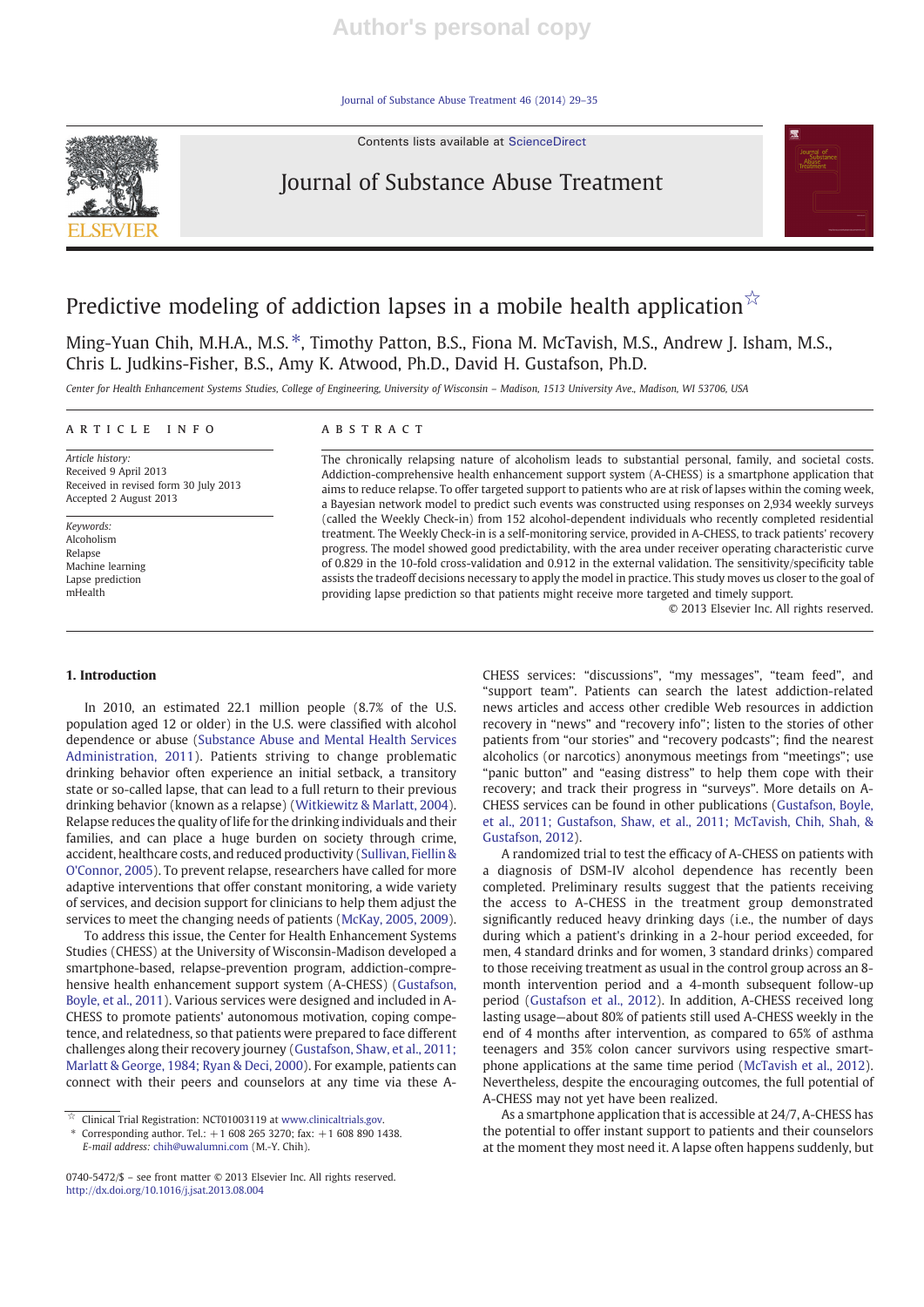may be predictable (Collins et al., 1998; Högström Brandt, Thorburn, Hiltunen, & Borg, 1999; Witkiewitz & Masyn, 2008). Being able to predict that a patient may lapse would enable A-CHESS to offer proactive support to patients before a lapse actually occurs. However, at its inception, no such mechanism was available that would allow A-CHESS to know when to provide such proactive intervention. Thus, the task undertaken in this present study was to evaluate patients' data collected via A-CHESS and develop a prediction function to be implemented in A-CHESS.

The ongoing data collection (both self-reported and system generated) being done with A-CHESS offered a great opportunity to develop such an intelligent feedback function. One important source of data was the Weekly Check-in. Patients normally completed this brief survey instrument in A-CHESS, called Weekly Check-in, once every 7 days on their smartphones. A-CHESS then transmitted the collected data to a remote, secure server via the Internet.

The questions used in the Weekly Check-in were adopted from a multi-dimensional instrument, the brief addiction monitor (BAM), developed in 2008 (Cacciola, Alterman, Oslin, & McKay, 2008). Two BAM items related to the status of drinking or taking drugs were combined into a single item in the Weekly Check-in to assess patients' substance use activities during the week. This substance use item was used as the indicator of patient lapse status. Five other BAM items (i.e., sleeping problems, depression, urge, risky situation, and relationship troubles) were conceptualized as risk related items. Five additional BAM items (i.e., confidence, AA meeting attendance, religious activities, other activities and time with family) were considered as protection related items (Cacciola et al., 2008). Factors very similar to these 10 protective and risk items outlined above have been found in the literature to be strongly associated with substance use behavior (Baker, Piper, McCarthy, Majeskie, & Fiore, 2004; Hunter-Reel, McCrady, & Hildebrandt, 2009; Laffaye, McKellar, Ilgen, & Moos, 2008; Moos & Moos, 2007; Oslin, Cary, Slaymaker, Colleran, & Blow, 2009; Robinson, Krentzman, Webb, & Brower, 2011; Witkiewitz & Marlatt, 2004).

Because the data in the Weekly Check-in were provided by patients on a weekly basis, it is possible that the recovery progress status of a patient (based on the risk and protection items in the current Weekly Check-in) may be predictive of the substance use status reported by the same patient in the next Weekly Check-in. This paper introduces a predictive model that was developed using the data collected in the A-CHESS Weekly Check-in and reports results of its evaluation. While this study was not intended to validate a certain theoretical framework or set of predictors, those concepts were presented as a prelude to describing the construction of the predictive model.

#### 2. Materials and methods

#### 2.1. Participants

A total of 170 patients were recruited and randomized into the intervention group in a randomized controlled trial designed to test A-CHESS (McTavish et al., 2012). Only the patients in the intervention group were included in this predictive modeling study because they were the only group given access to A-CHESS in the trial. The patients were recruited from two residential treatment organizations—one in the midwestern and the other in the northeastern U.S.—from February, 2010 through November, 2011. Participants had to be at least 18 years old, meet the criteria for DSM-IV alcohol dependence upon entering treatment, and provide two backup contacts for followup. Patients were excluded if they had a history of suicidality, a significant developmental or cognitive impairment that would limit the ability to use A-CHESS, or vision problems. Self-report data from the pretest survey of these 170 patients, revealed a mean age of 38 years old, mostly Caucasian (81%), and mostly male (61%). About

42% had some college education or greater. About 20% were employed. More than half (62%) reported at pretest that they had abused drugs beyond alcohol (39.4% using cocaine along with other drugs and 22.4% using drugs other than cocaine) at some point, and 49% reported mental health problems.

#### 2.2. Procedures

An onsite project coordinator at each clinic identified eligible patients from the clinic's administrative database. About 2 weeks before an eligible patient left residential treatment, the coordinator discussed the study with the patient, including procedures, benefits and risks of participating, and data to be collected. Patients were told that A-CHESS was an intervention geared around (but not limited to) alcohol addiction. If the patient was willing to take part, written informed consent was then obtained. The study was conducted according to the Declaration of Helsinki of 1975 and approved by the institutional review board at the University of Wisconsin-Madison.

Before leaving the residential facilities, patients in the intervention group received training on how to use A-CHESS and the smartphones with a mobile broadband connection provided as part of the trial. During the 8-month intervention period, patients were expected to submit the Weekly Check-in (i.e. an ongoing patient monitoring instrument) in A-CHESS once every 7 days. To complete a Weekly Check-in, patients turned on the Weekly Check-in page in A-CHESS and selected the answers for the questions. After patients clicked the "submit" button in the end of the survey, the Weekly Check-in immediately verified completeness and prompted patients to fill in unanswered items before the survey could be submitted. Once submitted, the Weekly Check-in data were sent to a secure server at the University of Wisconsin-Madison. Seven days following the prior Weekly Check-in submission, patients would receive a message via A-CHESS as a reminder for another Weekly Check-in submission. To be included in the trial, patients must agree to receive such a prompt. However, completion of the Weekly Check-in was not required to remain in the trial. Therefore, it is possible that substantially more than 7 days could elapse between submissions. More details about the randomized controlled trial can be found in prior publications (McTavish et al., 2012).

#### 2.3. Weekly Check-in instrument

The Weekly Check-in contains an instrument presented across three screens (Fig. 1). On the first screen, patients were asked to report their substance use status in the last 7 days in a dichotomized form (i.e., yes/no). On the second screen, patients reported their perceived level of risk related items (i.e., sleeping problems, depression, urge, risky situation, and relationship troubles) in the past week on a scale from 0 (thumbs up at the green zone) to 7 (thumbs down at the red zone). On the third screen, they reported their perceived level of protection related items (i.e., confidence, AA meeting, religious activities, other activities, and time with family) in the past week on a scale from 0 (thumbs down at the red zone) to 7 (thumbs up at the green zone).

#### 2.4. Measures

#### 2.4.1. Lapse status

In this study, the substance use item from the first screen in the Weekly Check-in was used as the indicator of a patient's lapse status. A lapse was defined to have occurred when a patient indicated that he/she used alcohol or took drugs in the past week. "Lapse" only indicated whether a participant reported that they drank or took drugs in the prior week and did not provide information about the amount or the frequency of use during the lapse. Determining if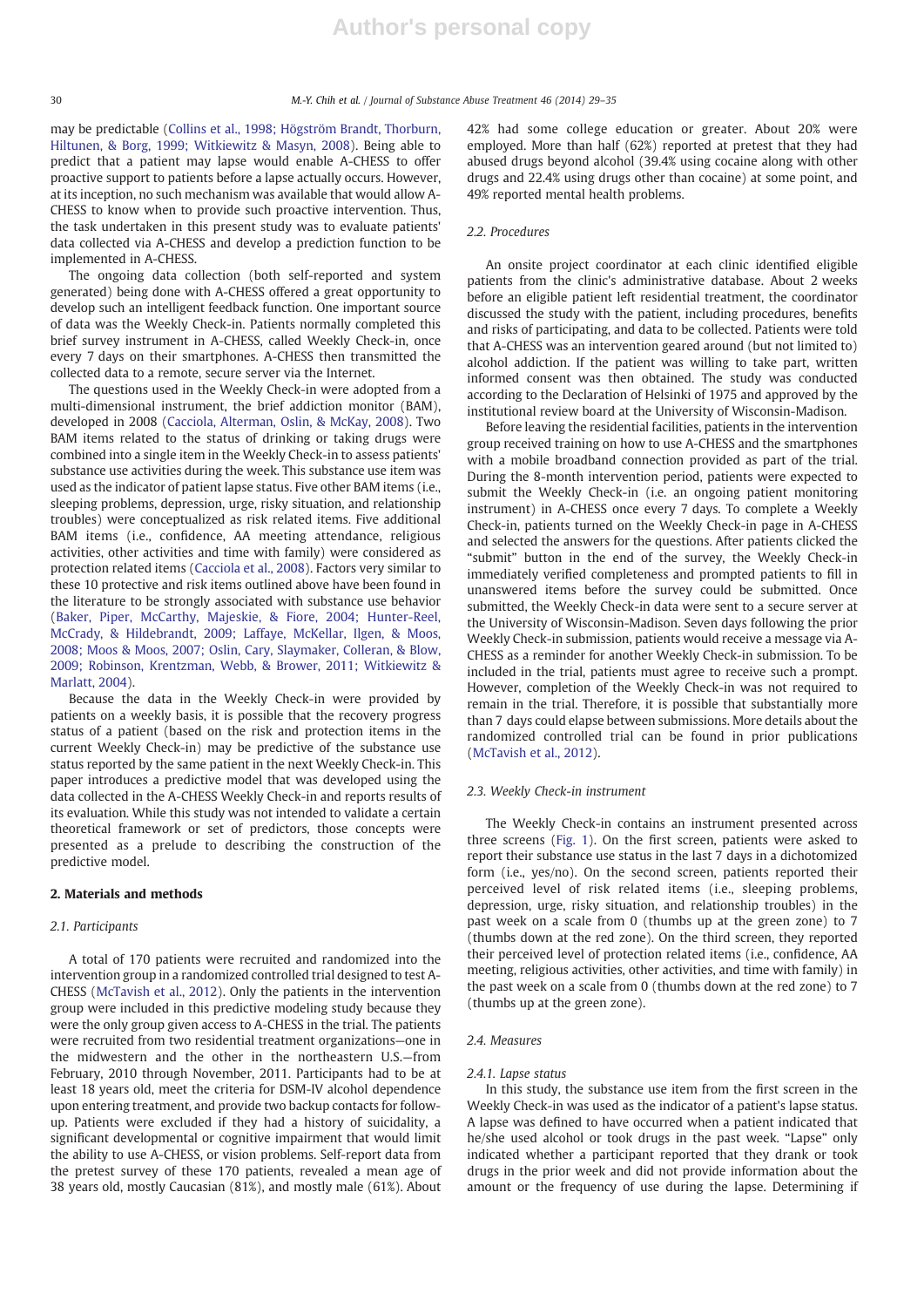#### M.-Y. Chih et al. / Journal of Substance Abuse Treatment 46 (2014) 29–35 31



Fig. 1. Screen shots of the Weekly Check-in survey.

someone has relapsed involves much complexity and nuance that require data beyond that available in this present study.

#### 2.4.2. Recovery progress

A score representing recovery progress was constructed by subtracting the summed score of the five risk items on the second screen of the Weekly Check-in (0–7 points each) from the summed score of the five protection items on the third screen of the Weekly Check-in (0–7 points each). The resulting recovery progress score can range from  $-35$  to  $+35$ , with a higher value indicating better overall recovery progress.

### 2.4.3. Lapse history

Prior research has indicated that previous lapses were found to be a strong predictor of subsequent lapses (Högström Brandt et al., 1999; Witkiewitz, 2011). Furthermore, people with more frequent lapses were found to have a higher chance of subsequent lapses (Rounsaville, 2011; Witkiewitz, 2008). However, as patients stay sober, they may learn more effective coping and gain better self-efficacy to return back to abstinence (Witkiewitz & Marlatt, 2004). Based upon these aforementioned findings, a lapse history variable was constructed to represent patients' recent lapse history. The score was determined by the cumulative number of consecutive lapses reported at previous Weekly Check-ins. Each reported lapse would increment the lapse history by one. If a patient did not report a lapse in the most recent Weekly Check-in, his or her lapse history value was reduced to half of the previous value (e.g., from 4 to 2 or from 1 to .5). This variable was developed so that the dependency between reports from the same individuals across time can be taken into account in the model.

#### 2.5. Conceptual model

The conceptual model used to construct the predictive function for weekly lapse prediction contains two of the measures described above, the recovery progress and the lapse history (Fig. 2). The dependent variable is the prediction of what lapse status will be reported in the next Weekly Check-in. Note that the one-item substance use question on the first screen of the Weekly Check-in asks patients about their substance use status in the last 7 days. If the time between two consecutive reports was more than 14 days, the prediction was considered invalid because it was separated by too many days from the prior report. Therefore, only a Weekly Check-in with a subsequent Weekly Check-in within 14 days was considered an effective data point. If the next Weekly Check-in reported a lapse, it was taken as such; otherwise, it was considered a non-lapse.

#### 2.6. Data preparation

A total of 3,219 Weekly Check-in reports submitted by 158 patients during their 8-month study period were retrieved from the A-CHESS server before August 17, 2011, the date on which the predictive model developed in this study was implemented in A-CHESS. Of these, 285 Weekly Check-in reports were excluded due to the lack of a subsequent report within 14 days. As a result, a total of 2,934 Weekly Check-in reports submitted by 152 patients between April 8, 2010 and August 17, 2011, were included in the following modeling process (Fig. 3).

#### 2.7. Bayesian network modeling

The Bayesian network model has been recognized as one of the promising analytic methods in understanding often non-linear addiction behavior (Connor, Symons, Feeney, Young, & Wiles, 2007). Bayesian learning algorithms were developed to estimate the



Fig. 2. Conceptual model of weekly lapse prediction.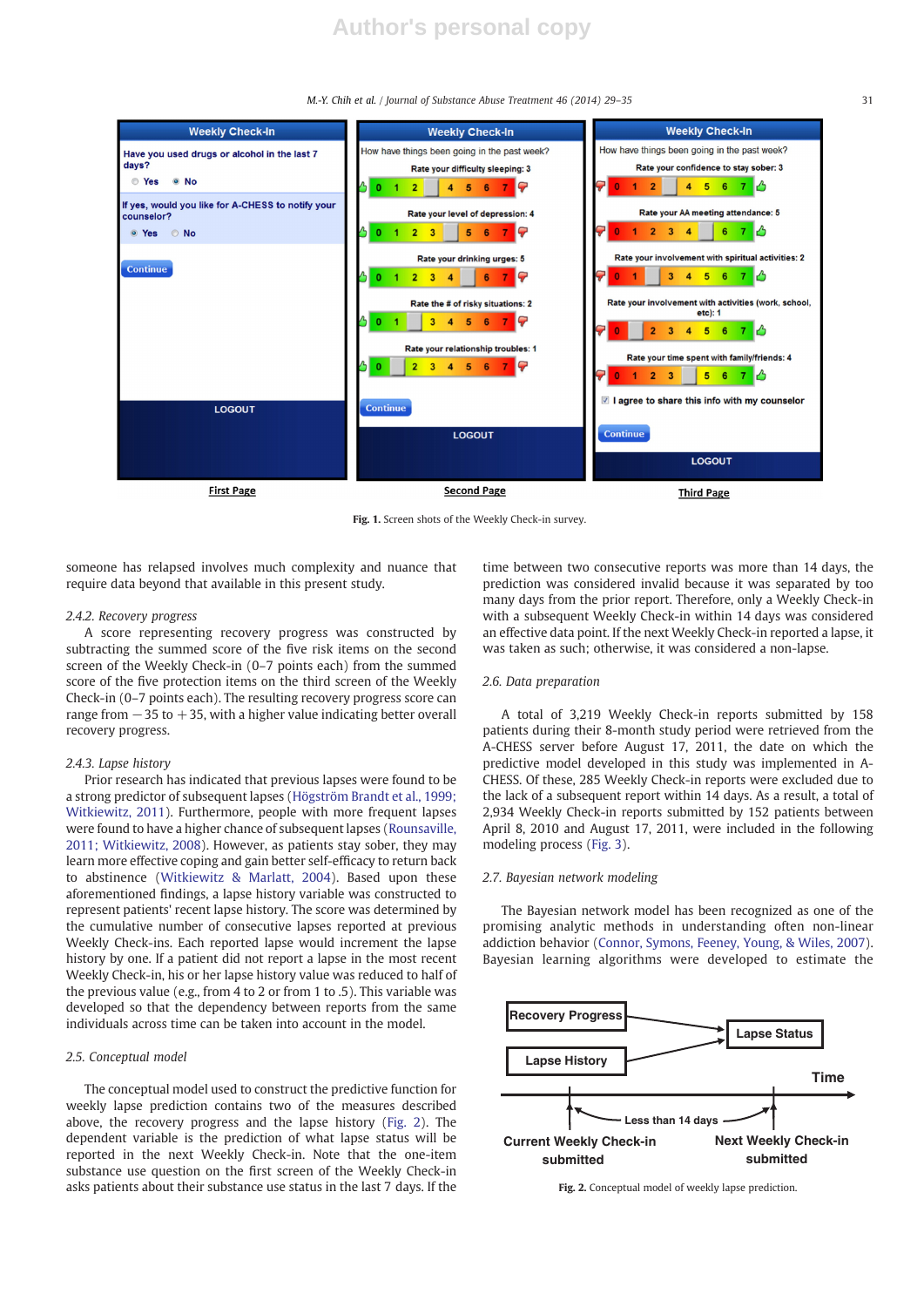32 M.-Y. Chih et al. / Journal of Substance Abuse Treatment 46 (2014) 29–35



Fig. 3. Participants and Weekly Check-in reports flow chart. Note: n: the number of patients; m: the number of Weekly Check-in reports.

parameters (i.e., conditional probabilities) in a Bayesian network model (Koller & Friedman, 2010). Because no missing values were present in the Weekly Check-in data, we were able to use the fastest and least complex Bayesian learning algorithm, the "counting" algorithm, in this present study (Sayyad Amin, Alamdari, Mehranbod, Ayatollahi, & Nikooee, 2010; Spiegelhalter, Dawid, Lauritzen, & Cowell, 1993). Netica, a software package for building Bayesian network models that offers the "counting" algorithm, was used (Norsys Software Corp, 2010).

#### 2.7.1. Model configuration

Variables in the Bayesian network model need to be measured as discrete categories rather than continuous variables. Initial estimations from our analyses of preliminary data suggested creating 10 categories for recovery progress and 3 categories for lapse history, as early tests of this model configuration provided good predictability (area under receiver operating characteristic curve [AUC] of 0.9). Therefore, the recovery progress score  $(-35$  to  $+35)$  was divided into 10 equal discrete categories (e.g.,  $-35$  to  $-28$ , 0 to 7). Similarly, the lapse history score was divided into three discrete categories: values 0 to less than 0.5 were placed in the "stay sober" category; values 0.5 to less than 2 were placed in the "lapse once" category; and values 2 and more were placed in the "lapse more than once" category.

Prior studies have used 2 weeks of abstinence to mark the end of a prior drinking episode (Rounsaville, 2011; Stout, 2000; Zywiak et al., 2006). To model this, as mentioned earlier in the section 2.4.3., lapse history values changes based on patients' recent lapse status. Patients with a lapse history score of 1 (i.e., lapse once) reporting a non-lapse status in 2 consecutive Weekly Check-ins (corresponding to roughly 2 weeks) would have their lapse history score lowered to under 0.5, which moves it into the "stay sober" category. However, patients with an initial lapse may have a higher likelihood of lapsing again to avoid the feelings of guilt and failure from the initial lapse (Larimer, Palmer, & Marlatt, 1999). To model this possibility, patients reporting 2 or more subsequent lapse are moved from the "lapse once" category to the "lapse more than once" category. Reflecting potential effects of recent lapse history on the likelihood of a new lapse, patients in the "lapse more than once" category will take longer than 2 weeks to return to the "sober" category.

One advantage of Bayesian algorithms is the ability to integrate current data as well as prior information into the model (Uusitalo, 2007). In this present study, prior knowledge about the likelihood of a weekly lapse among study participants was unknown at the time when the model was being developed. Thus, a non-informative prior (50% lapse vs. 50% non-lapse) was used as a starting point. However, as new data were collected from the Weekly Check-in, they were incorporated into to the model.

#### 2.7.2. Modeling process

The model was built using a two-stage process, using a model development stage followed by a model external validation stage. The 2,934 Weekly Check-in data were divided into two datasets based on the time when the reports were submitted: about 90% of the reports were used as the training dataset in the model development stage and 10% were held out as the testing dataset for the model external validation stage (Bleeker et al., 2003). In the model development stage, a stratified 10-fold cross-validation method was used to evaluate the model based on training data (Witten, Frank & Hall, 2011). Results from the 10-fold crossvalidation were pooled together and analyzed in a receiver operating characteristic (ROC) curve analysis. The pooled area under the ROC curve (AUC) was used as the measure of model predictability (Bradley, 1997). With an AUC value of 1 indicating perfect prediction, an AUC of over 0.7 indicates that a model offers good prediction (Swets, 1988). After the 10-fold cross-validation, the final model was developed using all training data. In the model external validation stage, the final model developed earlier was tested using an ROC analysis with the testing data. The AUC and information about sensitivity and specificity were reported. Information about the implementation of the model and about an alerting feature in A-CHESS was provided in the Discussion section.

#### 3. Results

A total of 2,934 Weekly Check-in reports submitted by 152 patients between April 8, 2010 and August 17, 2011 were included in this study. These 152 patients were demographically similar to the overall A-CHESS sample, with a mean age of 38 years old (ranging from 20 to 64), mostly Caucasians (83%), and mostly male (62%). About 41% of patients have received some college education or higher. Only 20% of patients were employed. About 63% of patients have abused drugs beyond alcohol (40.1% using cocaine along with other drugs and 23% using drugs other than cocaine) at some point. About 49% have mental health problems. Within the 8-month intervention period, out of these 152 patients, 23 (15%) submitted 32 or more Weekly Check-in reports; 38 (25%) submitted 24 to 31 reports; 30 (20%) submitted 16 to 23 reports; 31 (20%) submitted 8 to 15 reports; and 30 (20%) submitted 7 or fewer reports. Missing reports occurred more often later in the study. Overall, the lapse cases (i.e., a Weekly Check-in followed by a reported lapse in the following Weekly Check-in) showed a lower level of recovery progress with mean and standard deviation in parentheses,  $-0.2(12.2)$  versus 13.9(12.2) and a higher level of lapse history, 2.9(4.1) versus 0.1(0.5), than the non-lapse cases.

#### 3.1. Model development stage

The 2,640 Weekly Check-in reports (about 90% of 2,934 reports) that were submitted from April 8, 2010 through June 5, 2011 were used as the training dataset in the model development stage. About 6.9% (181/2,640) of them were followed by a lapse status reported in the next Weekly Check-in. These 181 lapse cases were submitted by 52 patients (mean  $= 3.48$  and  $SD = 3.77$ ). Based on the resulting data from the 10-fold cross-validation the pooled AUC (0.829) showed that the current model specification yielded good predictability. The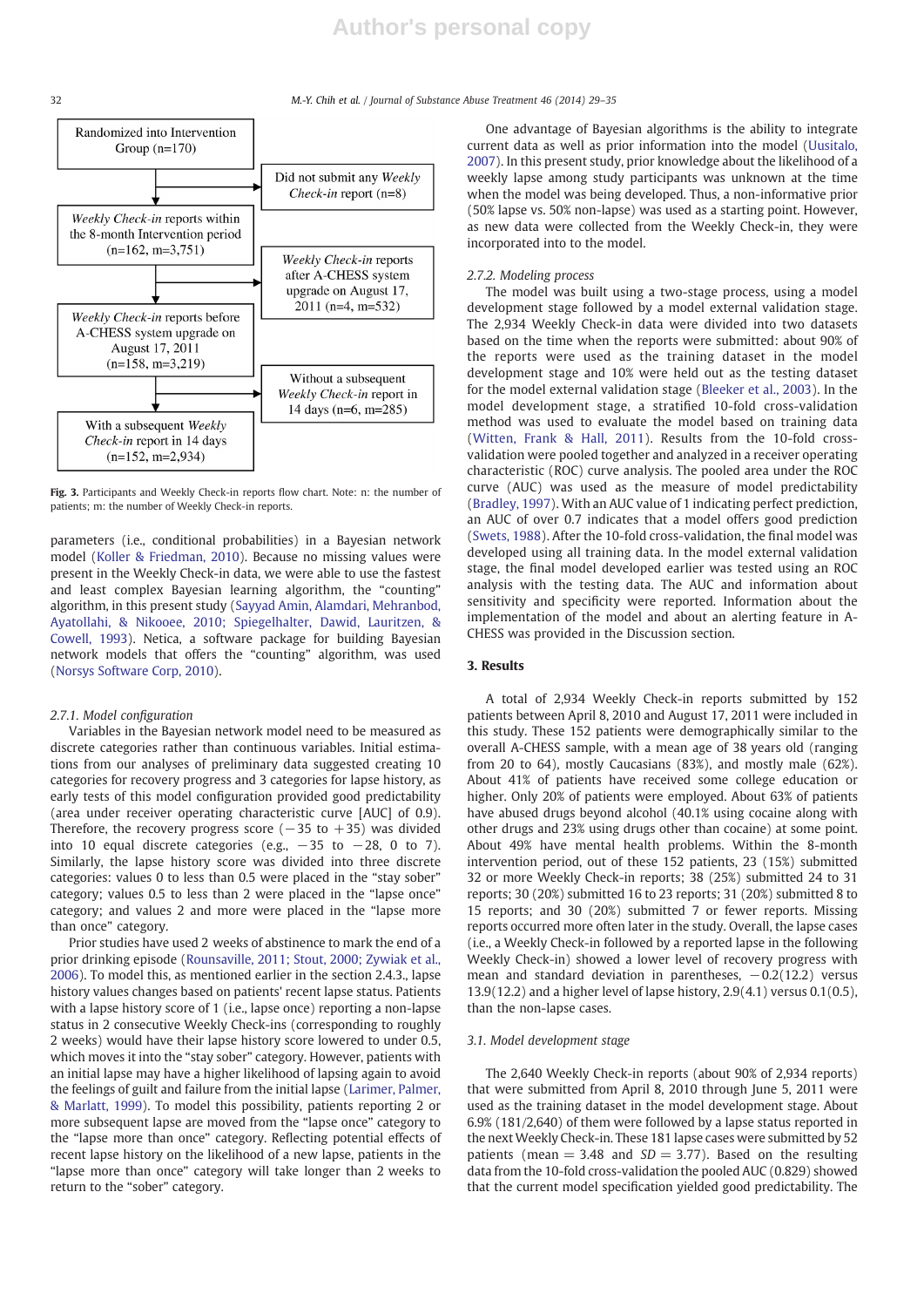Table 1 Sensitivity and specificity at various thresholds.

| Threshold | Sensitivity % of true<br>lapses predicted | Specificity % of<br>non-lapses predicted |
|-----------|-------------------------------------------|------------------------------------------|
| $>2\%$    | 100% (28/28)                              | 38% (101/266)                            |
| >3%       | 96.4% (27/28)                             | 59.4% (158/266)                          |
| $>4-6%$   | 75% (21/28)                               | 88% (234/266)                            |
| $>7-9%$   | 71.4% (20/28)                             | 93.6% (249/266)                          |
| >10%      | 71.4% (20/28)                             | 94.4% (251/266)                          |
| >15%      | 71.4% (20/28)                             | 95.5% (254/266)                          |
| >20%      | 71.4% (20/28)                             | 97.4% (259/266)                          |
| >30%      | 71.4 (20/28)                              | 98.1% (261/266)                          |
| >40%      | 67.9% (19/28)                             | 98.9% (263/266)                          |
|           |                                           |                                          |

10 AUCs generated in the 10-fold cross-validation ranged from 0.782 to 0.907, indicating that the model prediction was at an acceptable level given different combinations of the Weekly Check-in reports in the datasets. All data in the training dataset were then used to construct the Bayesian network model. In the model, recovery progress accounted for 2.91% of the variance in the lapse status, and lapse history accounted for 20.2%.

#### 3.2. Model external validation stage

After completing the model development stage, an external validation was carried out on the resulting Bayesian network model. Test data for this stage consisted of 294 Weekly Check-in reports (about 10% of reports) submitted from June 5 to August 17, 2011. These reports contained a higher proportion of lapse cases (9.5%, 28/ 294) than the training data used in the model development stage. These 28 lapse cases were submitted by 10 patients (mean  $= 2.8$  and  $SD = 3.01$ ). The model testing result during this stage showed that the Bayesian network model developed earlier has good predictability with the AUC of 0.912 with 95% C.I. [0.862, 0.972],  $p < .001$ . The results of the ROC analysis carried out in the external validation stage were then used to determine a threshold value beyond which lapse would be predicted. The values of sensitivity and specificity were calculated for several threshold values based on the external validation results (Table 1).

Using a threshold of 5% means that when the likelihood of lapse, based on patients' current Weekly Check-in report, was over 5%, it was predicted that these patients would lapse in the following week. In Table 1, under a threshold of 5%, the model accurately predicted 21 out of 28 lapse cases (75% sensitivity) and 234 out of 266 non-lapse cases (88% specificity). The lower the threshold is held, the higher the sensitivity and the lower the specificity, and vice versa. Table 1 thus provides useful information to support decision making about choosing the thresholds and the associated tradeoff between sensitivity and specificity.

Based on the model, the probability of lapse for each combination of recovery progress and lapse history categories is provided in Table 2. For instance, a person with a recovery progress score between  $-21$  and  $-14$  as well as a lapse history lower than 0.5 has an 11% change of lapsing within the next week. In this way, Table 2 offers information about the characteristics of the lapse/ non-lapse cases under a threshold value. For example, using the threshold of 5% described above, potential lapse cases were those with either a negative recovery progress value or a lapse history value of 0.5 or above.

#### 4. Discussion

The intent of this project was to develop a model to estimate the chances of a patient lapsing within 1 week of the data collection. The model was to be used in a mobile health system (A-CHESS) to

identify patients at high risk and then to take tailored action to reduce that risk. The resulting model appears to be stable and quite accurate. The ROC analysis results produced a table of sensitivity and specificity (Table 1) which was used to help select a threshold value beyond which A-CHESS would take action. The model is currently implemented along with an alerting feature as part of the A-CHESS system.

#### 4.1. The implementation of the predictive model in A-CHESS

With good predictability of the lapse within the next week, the results of the model testing were encouraging enough to implement the Bayesian network model developed in this study within A-CHESS on August 17, 2011. Since that time, when a patient submitted a Weekly Check-in survey, A-CHESS estimated the likelihood that this patient would lapse in the coming week based on the recovery progress score from the report and the calculated lapse history. As these new cases were added, A-CHESS updated the model parameters for future prediction.

Based on the prediction, an alert feature was provided in A-CHESS. Using a pre-determined threshold (currently at 5%), if it was determined that an A-CHESS participant was likely to lapse, a text message was automatically sent to that participant about their risk of lapse. This text included suggestions of alternative activities in A-CHESS such as reaching out to others through the discussion group features, reviewing the information about ways to avoid lapse, planning alternative activities (tailored to their preferences such as

Table 2

The probability of lapse for all combinations of recovery progress and lapse history.

| Recover                 | Lapse history <sup>2</sup>       | Probability |           |
|-------------------------|----------------------------------|-------------|-----------|
| progress <sup>1</sup>   |                                  | Lapse       | Non-lapse |
| $(-35 to -28)$          | Stay sober $(0 \text{ to } 0.5)$ | 33%         | 67%       |
| $(-28 \text{ to } -21)$ | Stay sober $(0 \text{ to } 0.5)$ | 20%         | 80%       |
| $(-21 to -14)$          | Stay sober (0 to 0.5)            | 11%         | 89%       |
| $(-14 to -7)$           | Stay sober $(0 \text{ to } 0.5)$ | 7%          | 93%       |
| $(-7 to 0)$             | Stay sober $(0 \text{ to } 0.5)$ | 7%          | 93%       |
| (0 to 7)                | Stay sober $(0 \text{ to } 0.5)$ | 4%          | 96%       |
| $(7 \text{ to } 14)$    | Stay sober $(0 \text{ to } 0.5)$ | 4%          | 96%       |
| (14 to 21)              | Stay sober $(0 \text{ to } 0.5)$ | 2%          | 98%       |
| (21 to 28)              | Stay sober $(0 \text{ to } 0.5)$ | 2%          | 98%       |
| (28 to 35)              | Stay sober $(0 \text{ to } 0.5)$ | 2%          | 98%       |
| $(-35 \text{ to } -28)$ | Lapse once $(0.5 \text{ to } 2)$ | 25%         | 75%       |
| $(-28 \text{ to } -21)$ | Lapse once $(0.5 \text{ to } 2)$ | 50%         | 50%       |
| $(-21 to -14)$          | Lapse once $(0.5 \text{ to } 2)$ | 33%         | 67%       |
| $(-14 to -7)$           | Lapse once $(0.5 \text{ to } 2)$ | 41%         | 59%       |
| $(-7 to 0)$             | Lapse once $(0.5 \text{ to } 2)$ | 38%         | 62%       |
| (0 to 7)                | Lapse once $(0.5 \text{ to } 2)$ | 27%         | 73%       |
| $(7 \text{ to } 14)$    | Lapse once $(0.5 \text{ to } 2)$ | 18%         | 82%       |
| (14 to 21)              | Lapse once $(0.5 \text{ to } 2)$ | 13%         | 87%       |
| (21 to 28)              | Lapse once $(0.5 \text{ to } 2)$ | 8%          | 92%       |
| (28 to 35)              | Lapse once $(0.5 \text{ to } 2)$ | 17%         | 83%       |
| $(-35$ to $-28)$        | Lapse more than once $(>= 2)$    | 80%         | 20%       |
| $(-28 \text{ to } -21)$ | Lapse more than once $(>= 2)$    | 63%         | 38%       |
| $(-21 to -14)$          | Lapse more than once $(>= 2)$    | 80%         | 20%       |
| $(-14 to -7)$           | Lapse more than once $(>= 2)$    | 54%         | 46%       |
| $(-7 to 0)$             | Lapse more than once $(>= 2)$    | 67%         | 33%       |
| (0 to 7)                | Lapse more than once $(>= 2)$    | 59%         | 41%       |
| $(7 \text{ to } 14)$    | Lapse more than once $(>= 2)$    | 60%         | 40%       |
| (14 to 21)              | Lapse more than once $(>= 2)$    | 50%         | 50%       |
| (21 to 28)              | Lapse more than once $(>= 2)$    | 33%         | 67%       |
| (28 to 35)              | Lapse more than once $(>= 2)$    | 50%         | 50%       |

1. Recovery progress (from −35 to +35) was divided into 10 equal discrete categories. 2. Lapse history were divided into three categories: values 0 to less than 0.5 were in the "sober" category; values 0.5 to less than 2 were in "lapse once" category; and values 2 and more were in "lapse more than once" category. 3. Probabilities in these two categories, (1) "recovery progress 14 to 21 and lapse more than once" and (2) "recovery progress 28 to 35 and lapse more than once", were based on the initial model specification (see section 2.7.1. Model configuration for details) because the training dataset does not contain cases in these two categories.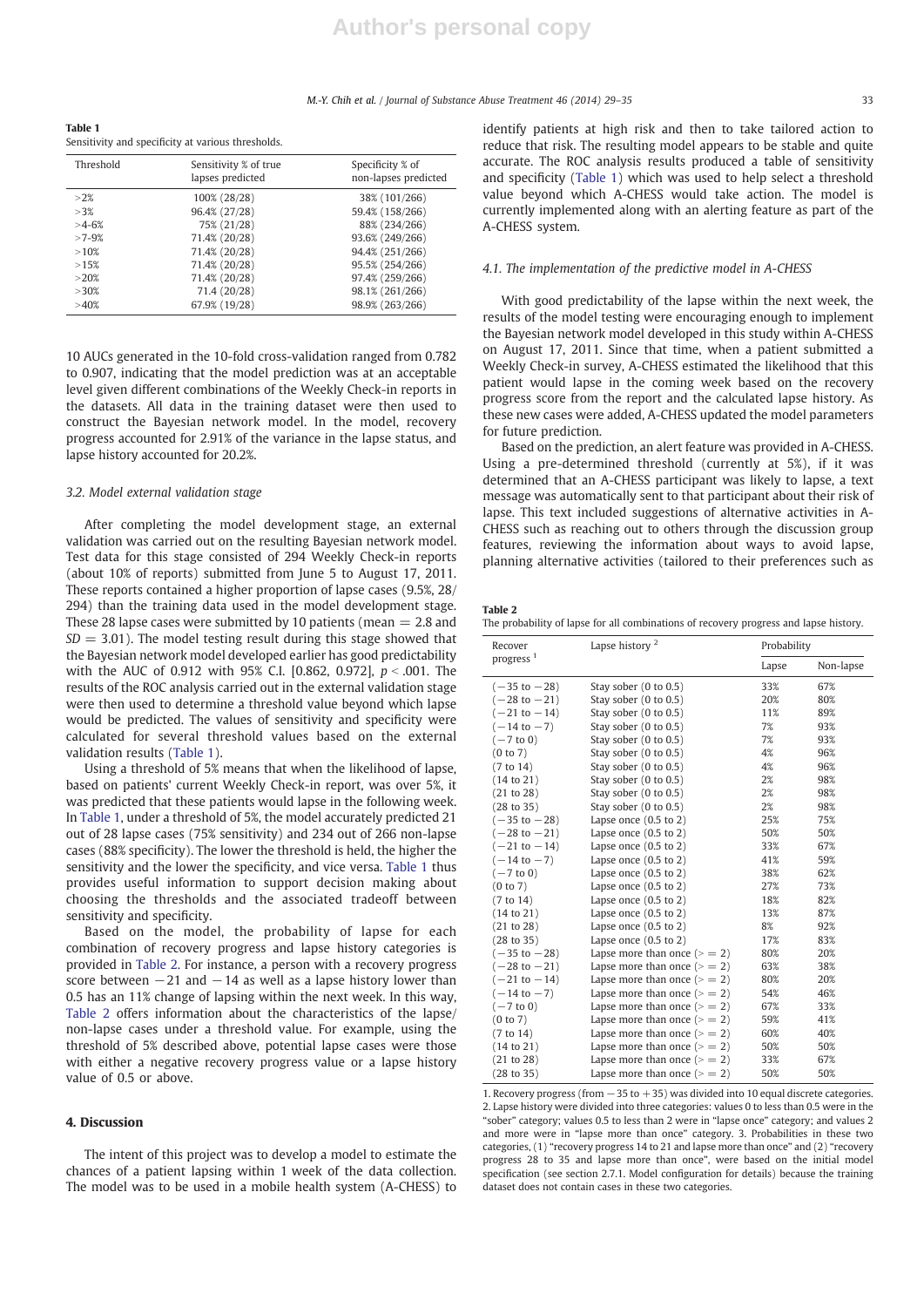going for a run, going to the local alcoholics anonymous meeting), or reviewing their personal reasons for not using alcohol or drugs that they entered when they were trained and set-up on A-CHESS. In addition, the participant's counselor would receive an email alert about the participant's risk. The counselor could then reach out to the participant via email, text, or telephone. Lastly, a text alert was also sent to the CHESS study coordinator who would check in via text or email within one business day.

#### 4.2. Comparisons, limitations, and future directions

Compared to the training data from older reports used to develop the model, the testing data used for external validation contains a larger proportion of lapses. This is not necessarily surprising as the test data used for external validation were derived from later reports, which represented data from patients who have been out of a rehabilitation facility longer and therefore may have a higher probability of lapses (Witkiewitz, 2011). Thus, the longer people use the A-CHESS, the opportunity for a predictive model to help actually increases. Beyond the implementation in A-CHESS, this prediction algorithm may help addiction counselors take a proactive approach with these patients, mitigating the expected trend of increasing potential lapse as patients' traverse their recovery journey.

This study does differ considerably with some aspects of the prior work. Many studies have focused on predicting relapse over a longer time window, often months or years (rather than lapses taking place over a short time period) (Kelly, Hoeppner, Urbanoski, & Slaymaker, 2011; Moos & Moos, 2007; Oslin et al., 2009; Pedersen & Hesse, 2009; Witkiewitz, 2011). The few studies that examined alcohol use over a short time (e.g., days or weeks) were primarily concerned with finding predictive factors and not providing an intervention (Collins et al., 1998; Kuntsche & Cooper, 2010). However, at least one study did attempt to build a predictive model. In this study, a group of researchers developed a logistic regression model to predict lapse episodes of 33 patients at a 3-day interval. They found patients with reported lapses had a higher chance of subsequent lapses, which is similar to the findings in the present study (Högström Brandt et al., 1999). However their model suffered from low sensitivity (Högström Brandt et al., 1999). In comparison, the model described in this present study reached a good level of sensitivity (over 70%) while maintaining a high level of specificity (over 90%).

Our results showed that under the current configuration (i.e., 10 categories of recovery progress and 3 categories of lapse history), the model provided good prediction of lapses within a week, which has achieved the goal of this study. As an exploratory effort, models based on alternative configurations (e.g., 14 categories of recovery progress) were developed and compared with the current model. The results showed that the current model either outperformed or was largely equivalent to the alternative models (results available upon request). Hence, the current model seems to have well-accepted, reliable predication.

While the data used in this study were collected weekly, more frequently collected data, such as using methods like ecological momentary assessment (EMA) (Collins et al., 1998; Shiffman, Stone, & Hufford, 2008), may provide more precise prediction. However, a methodology used to assess alcohol lapse risks on a weekly basis, such as that used in this present study, may match up well with out-patient treatment episodes (Wupperman et al., 2012) and weekend binge drinking patterns (Kuntsche & Cooper, 2010). Furthermore, compared to daily or even more frequent assessment methods, weekly assessment might prove to be less burdensome to patients and their counselors.

However, more frequent (e.g., daily or a couple of times in a day) and detailed (e.g. time of the substance use events) data collection could improve the predictive models. More frequent data collection may help to more accurately identify the moment of a lapse. More detailed data about substance use may help to provide a better determination of a lapse versus a relapse. Therefore, it is important

and could be very useful, in the future development of self-monitoring tools for alcohol addiction and other types of addiction, to consider a more frequent data collection period and collecting more detailed data about substance use. However, future development of such data collection systems should also study how to improve the survey burden caused by more frequent and intense data collection.

Other dynamic data currently available in A-CHESS may help to improve this model without increasing user's burden. Examples of such data include user generated text messages or discussion group postings and A-CHESS use data, such as how often patients interact with the application. Studies in cancer communication have shown that patients with higher eHealth system use and who have received and/or provided more emotional support in online discussion groups gained better health outcomes (Han et al., 2009; Namkoong et al., 2010). In further analysis, the likelihood of a reported lapse among the Weekly Check-in reports submitted irregularly (i.e. more than 14 days from prior reports) was found to be higher than that in the regular reports submitted within 14 days. When patients do not regularly submit the Weekly Check-in reports, they may not use A-CHESS regularly and/or may not receive the same level of the customized support and clinician reach-out from using the Weekly Check-in. Future studies should focus on exploring the potential to incorporate dynamic data in A-CHESS into the model in order to study more complex and dynamic relationships discussed here.

In addition to the above-mentioned need for more frequent and detailed data collection, several other limitations are noteworthy. First, patients in the A-CHESS trial were from only two treatment organizations. The generalizability of our model will need to be validated in future studies that involve patients from other clinics. Second, our dependent variable, the lapse status in the following week, was selfreported. Self-reported data may not provide the most accurate information about all lapse cases because some patients may be reticent to report a lapse. Even so, the self-reported lapses may still assist in predicting and preventing the chance of lapse among those who do accurately report. However, future studies that collect objective, clinical-based measures and the assessments from close families and friends may help to improve or validate the current results. Third, this study only included Weekly Check-in data as the predictor. Items in the Weekly Check-in may be treated as proximal factors that influence the substance use behavior at the moment (Donovan, 1996; Witkiewitz & Marlatt, 2004). Distal factors (e.g., addiction dependence) that may help to explain why a lapse occurs were not used in the present study. Future work to incorporate distal factors into the model building process should be explored for possible improvements in the predictive model. Last, the recovery progress factor is a composite score of the risk and protection items in the Weekly Check-in. Future study examining the factor structure and the relative importance of the risk or protection items, as compared to recovery progress score, may help further refine the model.

Despite these limitations, the predictive model developed in this study has moved us closer to the goal of providing lapse prediction to tailor interventions such as A-CHESS. The effort outlined here to unlock the power of data regularly collected on a smartphone application, use it to predict alcohol lapse, and implement the predictive model in the mobile application to guide intervention is unique. It is hoped that this serves as a starting point for further development. Information and mobile communication technology offers a great opportunity to develop novel ways to deliver addiction treatment to patients. With so much technology now available, we need to find better ways to assist people with the very difficult transition from alcohol addiction to sobriety.

#### Acknowledgments

This study was funded by the U.S. National Institute on Alcohol Abuse and Alcoholism (NIAAA) grant R01 AA017192. The sponsors